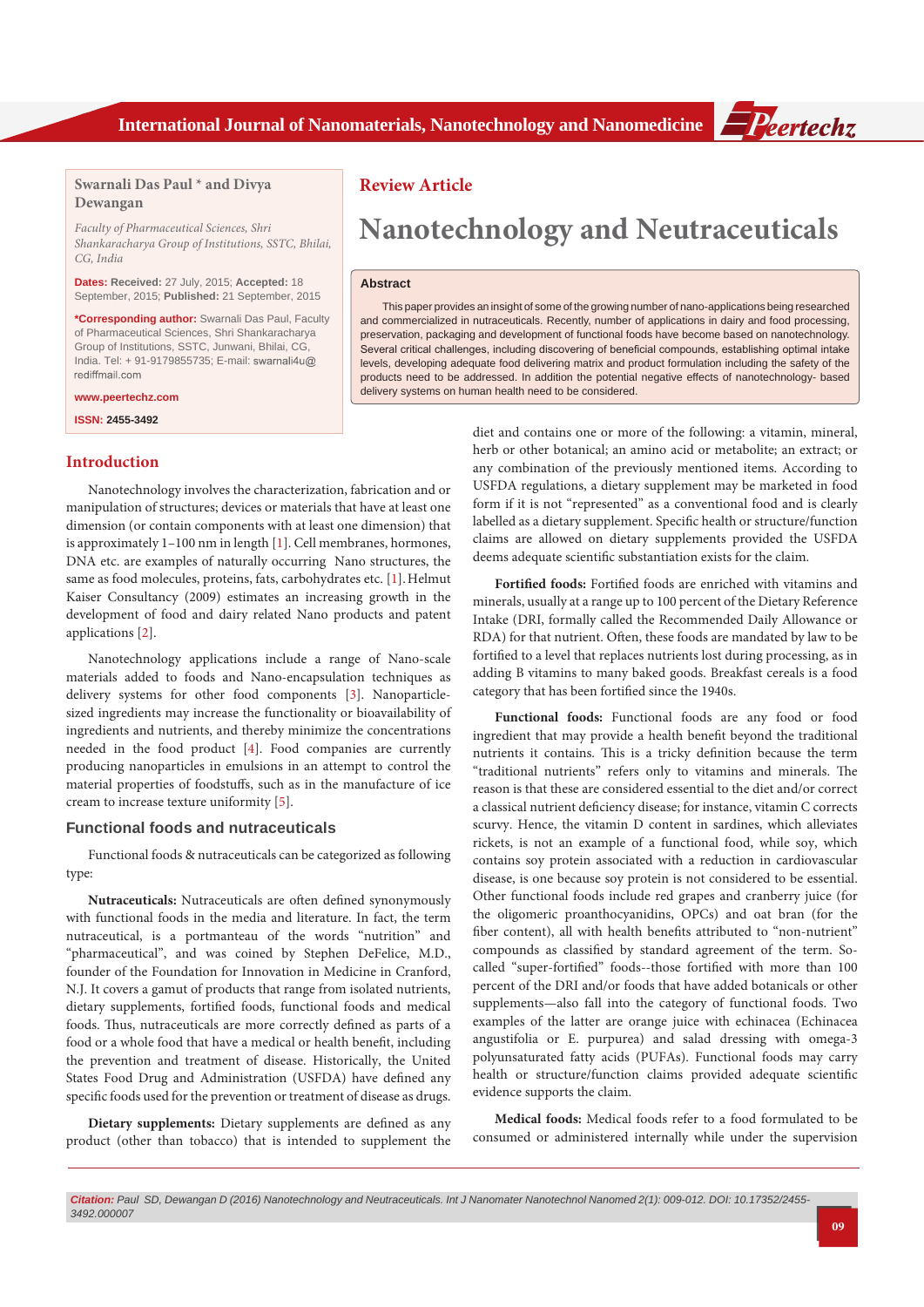of a physician. The food product is intended for the specific dietary management of a disease or condition for which distinctive nutritional requirements are established by medical evaluation. Medical foods may be used to treat diabetes, obesity or heart disease, for example, and may carry specific claims, but in a strict sense are sold through physicians and not through conventional retail outlets.

## **Application of nano technologie in food**

The concept of "nanoceuticals" is gaining popularity and commercial dairy/food and food supplements containing nanoparticles are available [\[6](#page-3-5)[,7\]](#page-3-6).

The examples of food-related Nano products are:

- Carotenoids nanoparticles can be dispersed in water, and can be added to fruit drinks for improved bioavailability;
- Canola oil based Nano sized micellar system is claimed to provide delivery of materials such as vitamins, minerals, or phytochemicals;
- Patented "Nano drop" delivery systems is in the form of encapsulated materials, such as vitamins. It is administered transmucosally, rather than through conventional delivery systems such as pills, liquids, or capsules; and
- Chinese Nano tea (Nano-based mineral supplements) claimed to improve selenium uptake.
- A wide range of nanoceutical products containing Nano cages or Nano clusters that act as delivery vehicles, e.g., a chocolate drink claimed to be sufficiently sweet without added sugar or sweeteners;
- Nano silver or Nano gold are available as mineral supplements.
- carriers including lycopene, beta-carotenes and phytosterols claimed to prevent the accumulation of cholesterol
- A synthetic lycopene has been affirmed GRAS ("generally recognized as safe") under US FDA procedures

## **Current applications of nanotechnology in foods and food contact materials**

Some of the benefits of Nano science have already been seen in the agro food sector, others are still at the research and concept stage. They include the following global applications:

- 1) Sensory improvements (flavor/colour enhancement, texture modification).
- 2) Increased absorption and targeted delivery of nutrients and bioactive compounds.
- 3) Stabilization of active ingredients such as nutraceuticals in food matrices.
- 4) Packaging and product innovation to extend shelf-life.
- 5) Sensors to improve food safety.
- 6) Antimicrobials to kill pathogenic bacteria in food.

# **Nanotechnology in food and dairy processing**

The application of nanotechnology with respect to food and dairy industry will be covered under two major heads viz. food additives (Nano inside) and food and dairy packaging (Nano outside). Food additives (Nano Inside) covers Nano dispersions, Nano capsules and functional ingredients (for example, drugs, vitamins, antimicrobials, antioxidants, flavorings, colorants, and preservatives etc.) and comes in different molecular and physical forms such as polarities (polar, nonpolar, amphiphilic), molecular weights (low to high), and physical states (solid, liquid, gas). These ingredients are rarely utilized directly in their pure form; instead, they are often incorporated into some form of delivery system. Weiss et al. (2006), examined that a delivery system must perform a number of different roles [\[4](#page-3-3)]. First, it serves as a vehicle for carrying the functional ingredient to the desired site of action. Second, it may have to protect the functional ingredient from chemical or biological degradation (for example, oxidation) during processing, storage, and utilization; this maintains the functional ingredient in its active state. Third, it may control the release of the functional ingredient, such as the release rate or the specific environmental conditions that trigger release (for example, pH, ionic strength, or temperature). Fourth, the delivery system has to be compatible with the other components in the system, as well as being compatible with the physicochemical and qualitative attributes (appearance, texture, taste, and shelf-life) of the final product.

#### **Nano-processed foods**

Nanotechnology is also being applied to processed foods and drinks, and a number of foods containing nanoparticles and Nano capsules are currently available for purchase, though without being required to indicate the presence of these Nano-materials on their packaging. However the rule in different for different regulatory agencies. These Nano-processed foods have entered the food supply largely in the absence of public awareness, Nano-specific labelling requirements, or Nano-specific food safety regulations. Most major food companies, including HJ Heinz, Nestle, Hershey Foods and Unilever, have invested heavily in nanotech research and development in these areas. Kraft's global 'Nanotek Research Consortium' of 15 universities and national research laboratories, for example, reflects a corporate strategy to lead developments for a Nano food future [\[8\]](#page-3-7).

As Peerak Sanguansri and Mary Ann Augustin describe this shift in scale in food science and technology research; "The next wave of food innovation will…require a shift of focus from macroscopic properties to those on the meso- and Nano-scales, as these subsequently control the hierarchical structures in food and food functionality" [\[9](#page-3-8)]. A range of Nano techniques and materials are being developed in an attempt to assert greater control over food character traits, and to enhance processing functionalities, such as flavor, texture, speed of processing, heat tolerance, shelf life, and the bioavailability of nutrients [[10](#page-3-9)]. As with all food processing research and development, one of the aims is to achieve these ends in a cost effective way, and to continue producing cheap convenience foods with consumer appeal. But a major growth area has also been in the development of so-called 'functional foods' are nutritionally engineered foods that are marketed with nutrient or health claims [\[11](#page-3-10)] and nanotechnology provides a range of approaches to the cost effective production of

## **010**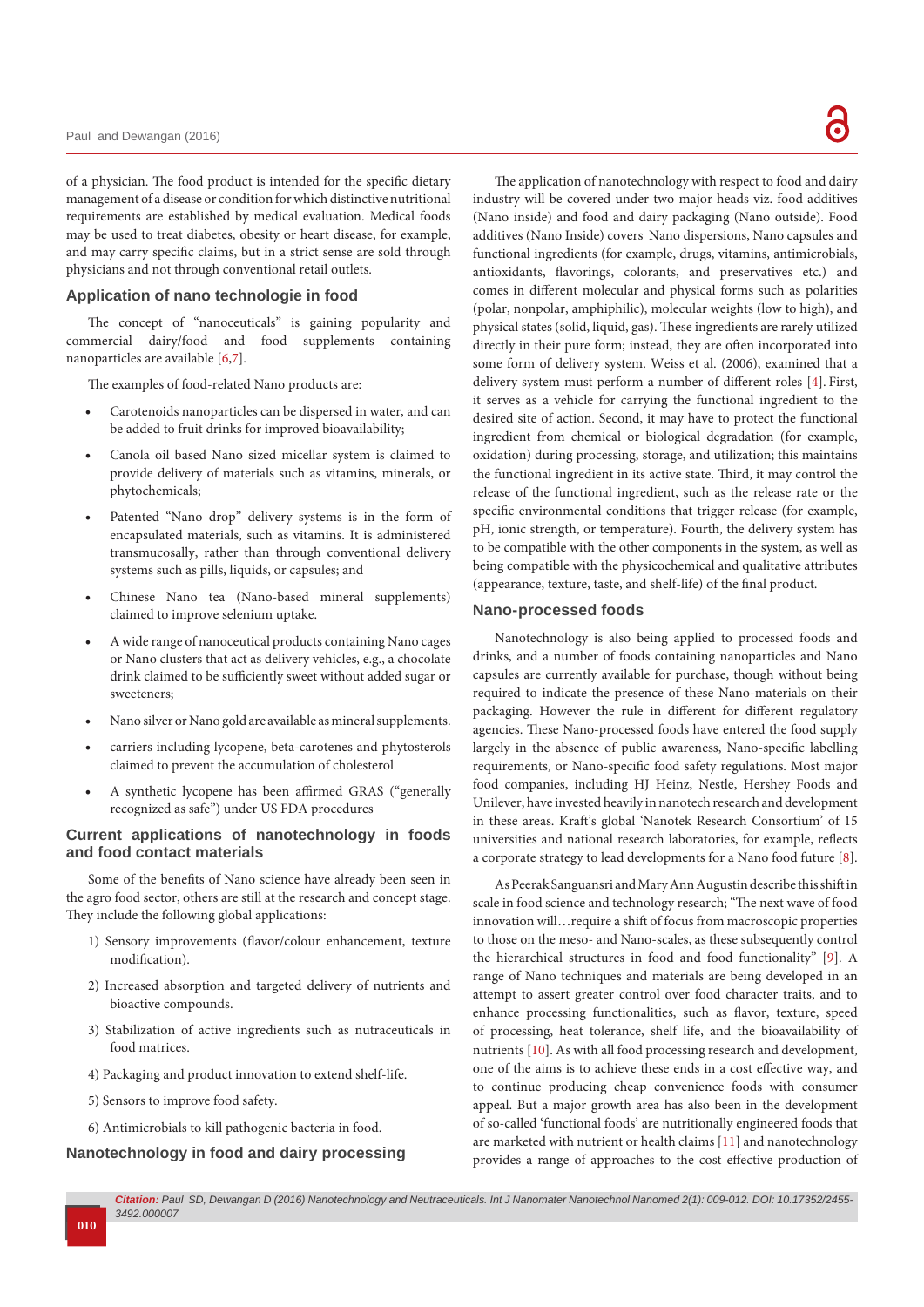#### foods with modified nutrient profiles and novel traits.

# **Food 'fortification' through nanotechnology**

Nanotech companies are trying to fortify processed dairy and food products with nanoencapsulated nutrients, their appearance and taste boosted by Nano-developed colours, their fat and sugar content removed or disabled by Nano-modification, and 'mouth feel' improved. Food 'fortification' will be used to increase the nutritional claims for example the inclusion of 'medically beneficial' nanocapsules will soon enable chocolate chip cookies or hot chips to be marketed as health promoting or artery cleansing. Nanotechnology will also enable junk foods like ice cream and chocolate to be modified to reduce the amount of fats and sugars that the body can absorb. This is possible by using nanoparticles to prevent the body from digesting or absorbing these components of the food. In this way, the Nano industry could market vitamin and fiber-fortified, fat and sugarblocked junk food as health promoting and weight reducing [[12](#page-3-11)].

#### **Applications of nanotechnology in food packaging**

Silver has a long history of being used as an antimicrobial agent in food and beverage storage applications. Numerous ancient societies stored wine and water in silver vessels. Web searches on the historic uses of silver reveal anecdotal reports of early settlers placing silver dollars or silver spoons at the bottom of milk and water bottles to prolong shelf life, and of seafaring ships or airliners lining their water tanks with silver to keep water potable for long periods of time. Silver was the sterilization agent for water on the Russian MIR space station and on NASA space shuttles, and silver's broad-spectrum antimicrobial activity and relative low cost have made it a candidate as the active disinfecting agent for water in developing countries In 2009, the FDA modified the food additive regulations to permit the direct addition of silver nitrate as a disinfectant to commercially bottled water at concentrations not to exceed 17 lg/kg.

## **Measurement of nanoparticles in food and other biological matrices**

These techniques may be applied to carry out measurements of nanoparticles in the pure form, the measurement and quantitation of nanoparticles in food, biological tissues and other biological matrices presents considerable challenges, since suitable equipment and measurement strategies are not yet available. Many food products also contain considerable amounts of naturally occurring nanoparticles, such as proteins, silica or traces of titanium dioxide, which makes detection of added nanoparticles difficult, as it rules out techniques such as elemental mapping where there are already significant background levels. Techniques such as elemental mapping can only be applied to nanoparticles such as gold and silver, which are not naturally present in foods or food packaging materials. Measurement of particle mass of nanoparticles in the pristine form (as synthesized), is relatively straightforward, while measurement of the surface area of a given mass of nanoparticles is more difficult, as many of the current techniques do not distinguish fully between porosity and surface area, e.g. nitrogen adsorption. An additional complication is, as already discussed, the very ready aggregation of nanoparticles that occurs in biological media, resulting in larger particles, or even a gradual increase with size as a function of time. Such aggregation makes it

almost impossible to measure either particle number or surface area in biological matrices.

#### **Regulations of nanotechnology and nanoproducts**

Many nanotechnology initiatives, commissions, or centers have been launched by governments, academia, private sectors in the United States, Europe, Japan, and some other countries around the globe to ensure rapid development and deployment of nanotechnology, promote economic growth, maintain global competitiveness, and improve the innovative capability [[13](#page-3-12)[,14\]](#page-3-13). Some of them have also participated in proposing regulation to improve the protection of human health and the environment.

These organizations or research centers mainly supported by the government sources play an essential role in performing or supporting nanotechnology researches, including the basic researches on nanotechnology, the applications of nanotechnology, safety assessment of nanomaterial, and the development of regulatory control. They also provide long-term coherence and platforms for interdisciplinary people or experts to promote nanotechnology to the public as well as to give an impetus to the nanotechnology industry.

Regulatory development in nanotechnology among the nanotechnology-based consumer products, companies based in the USA have the most products, followed by companies in Asia, Europe, and elsewhere around the world. In some Asian markets, some products may use the term ''nanotechnology'' and its ''small size'' concept to promote their products by claiming that the tiny ingredients could be absorbed easily with novel functions, whereas most of the products failed to prove their claims on size and functions with robust scientific data. In some countries (i.e. the USA), some existing laws such as notably the Toxic Substances Control Act; the Occupational Safety and Health Act; the Food, Drug and Cosmetic Act, and the major environmental laws may at least provide some legal basis for regulating nanotechnology.

Codex Aliment Arius Commission, an intergovernmental agency established jointly by FAO and WHO, is promoting coordination of all food standards work undertaken by international governmental and non-governmental organizations. In order to prevent regulatory gap, Codex Aliment Arius Commission, participating in the development of international food safety regulation, should take into account the use of nanoparticles and other Nano scale technologies in food and agriculture. Up to now, there is no international regulation of nanotechnology or Nano products. Only a few government agencies or organizations from different countries have established standard and regulation to define and regulate the use of nanotechnology.

A number of expert bodies have already issued opinions on issues related to applications of nanotechnology and its safety, including the European Commission's Scientific Committee on Emerging and Newly Identified Health Risks, the EU Scientific Committee on Consumer Products, the US Food and Drug Administration, the UK Committees on Toxicity, Mutagenicity and Carcinogenicity of Chemicals in Food, Consumer Products and the Environment, the UK Royal Society and Royal Academy of Engineering (Royal Society and Royal Academy of Engineering, the German Federal